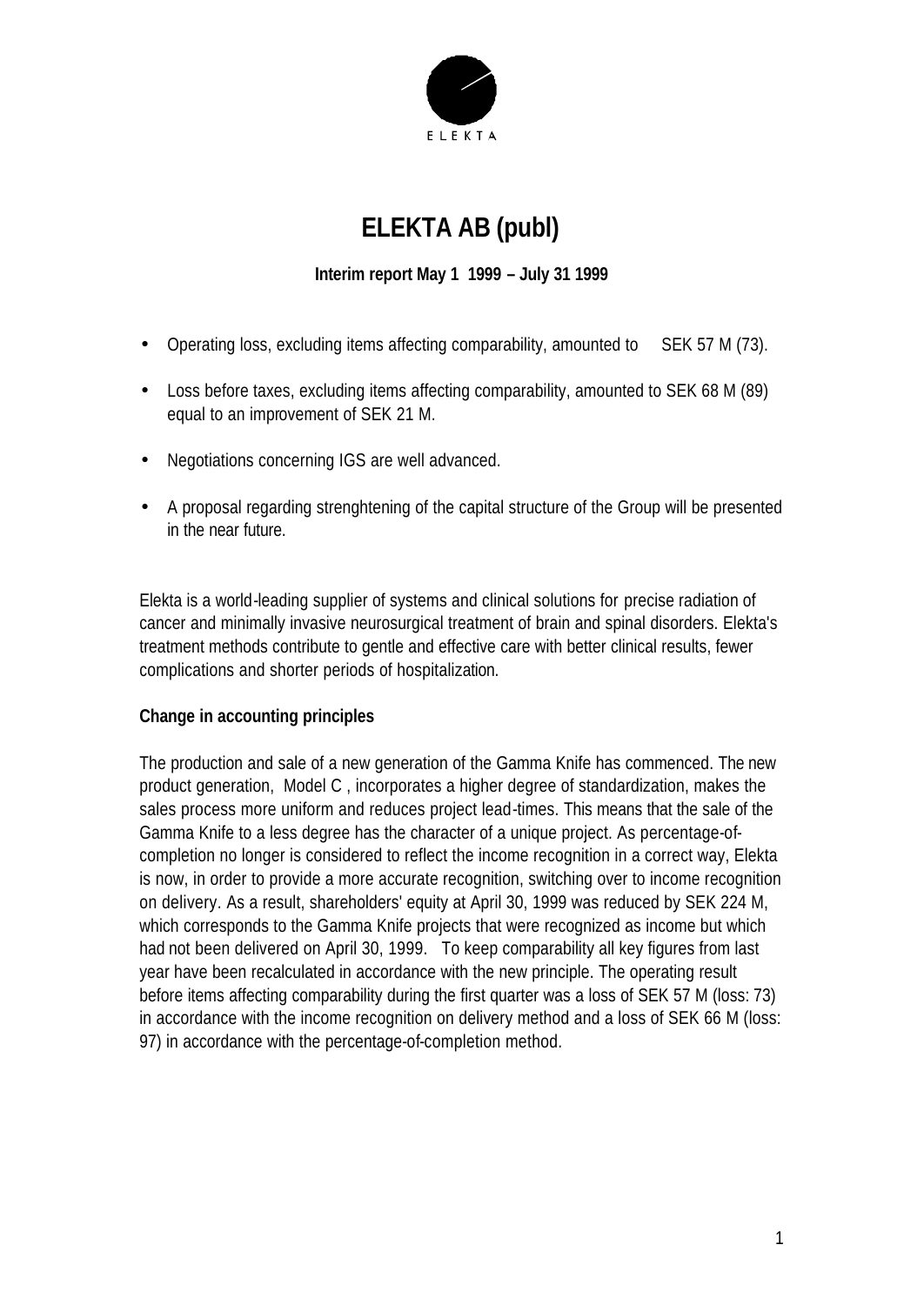

Accordingly, revenues from all Elekta products are now recognized as income on delivery. To a great extent, sales and earnings during a reported period are marked by the rate of delivery of linear accelerators and the Gamma Knife. The rate of delivery may vary sharply from one period to another.

#### **Net sales**

The Elekta Group's net sales amounted to SEK 345 M (421). The decline in sales was due to a lower rate of delivery for linear accelerators.



## **Result**

An operating loss of SEK 57 M (loss 19) was reported. Excluding items affecting comparability, the operating loss amounted to SEK 57 M (loss: 73), an improvement of SEK 16 M. The main reasons for the improvement were lower operating expenses and a better gross margin.

The loss was due to a lower rate of delivery for linear accelerators and the fact that only 3 (3) Gamma Knives were delivered during the first quarter. Image Guided Surgery, IGS, operations account for a charge of SEK 7 M on the result of total operations.

Strategically important investments in research and development continued during the first quarter and amounted to SEK 33 M (48). These investments are expensed as incurred and corresponded to 10% (11) of net sales.

Net financial items amounted to a negative SEK 11 M (16). This included net interest expense of SEK 14 M (13), of which negative SEK 12 M refers to the convertible debenture loan. Participations in associated companies resulted in profit of SEK 1 M (0) and currency exchange differences SEK 2 M (negative3).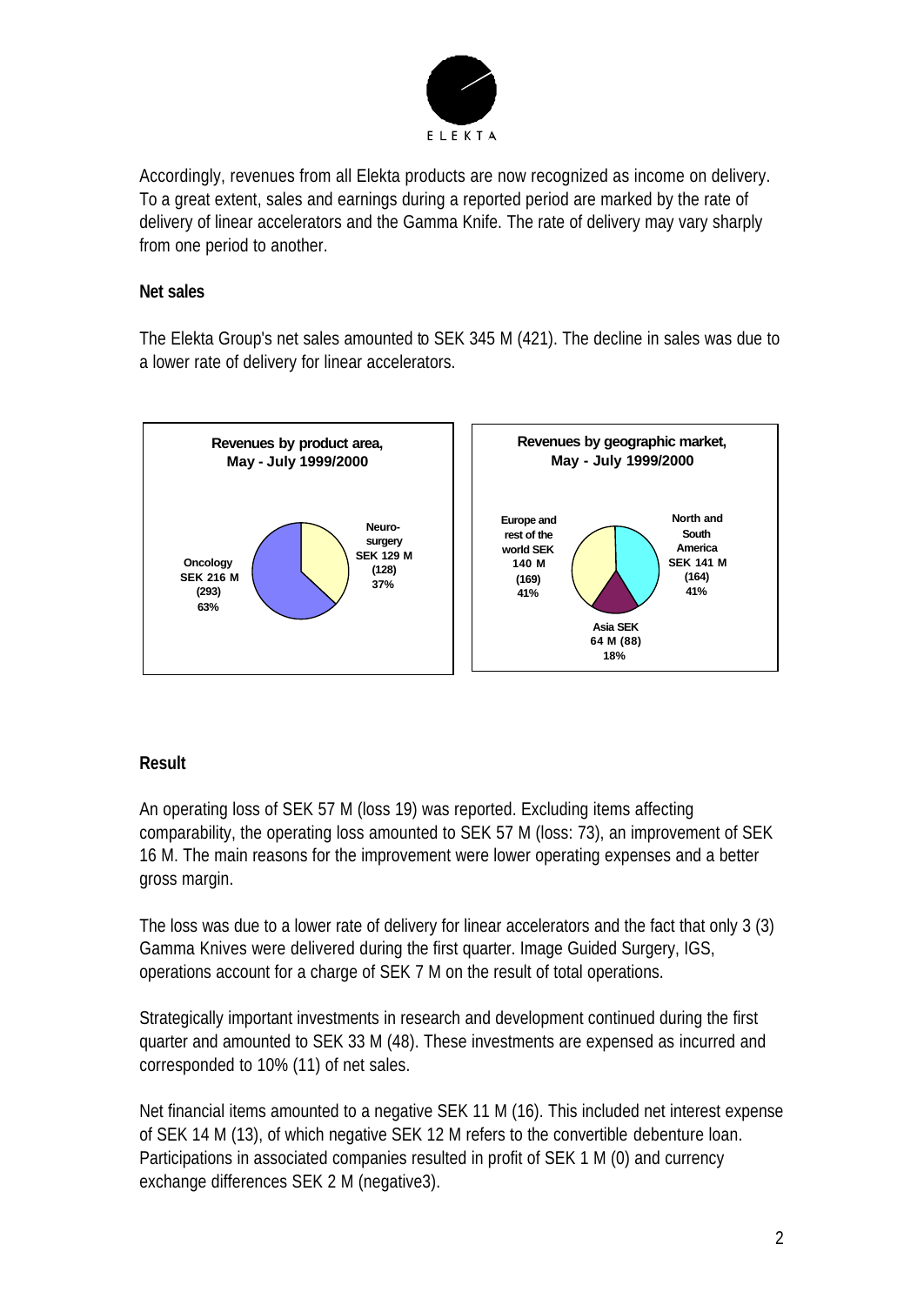

The loss before taxes was SEK 68 M (loss: 35) and the loss after taxes SEK 69 M (loss: 36).

Net income per share amounted to a loss of SEK 6.58 (loss: 3.45).

#### **Order bookings and order backlog**

Orders were signed for 1 (2) Gamma Knife during the first quarter. The order backlog at July 31, 1999 included 21 orders for the Gamma Knife. The Group received its largest order to date in the Image Guided Surgery, IGS, segment, when American military hospitals placed an order worth USD 3.2 M.

The number of signed orders for linear accelerators during the first quarter is on level with a year earlier.

The Group's order backlog at July 31, 1999 was SEK 1,496 M, compared with SEK 1,539 M on April 30, 1999.

#### **Image Guided Surgery, IGS**

With the aim of resolving problems in the IGS operations, negotiations are under way with various parties regarding the IGS operations. Negotiations are well advanced and are expected to be completed during 1999.

#### **Fixed assets and investments**

Investments in intangible and tangible fixed assets amounted to SEK 0 M (0) and SEK 4 M (12), respectively.

Amortization/depreciation of intangible and tangible fixed assets amounted to SEK 8 M (12) and SEK 10 M (11), respectively.

In June, Elekta exercised an option to acquire an additional 6,110 shares in AB Motala Verkstad for SEK 2.6 M, increasing the shareholding from 48,5 to 58,7 percent.The shareholding is categorized as a current asset, since Elekta intends to sell the holding.

## **Liquidity and financial position**

Liquid assets at July 31, 1999 amounted to SEK 147 M compared with SEK 159 M on April 30, 1999.

Cash flow before investments and divestments amounted to SEK 33 M (neg: 110). Cash flow after investments and divestments amounted to SEK 29 M (268). The main reason for the positive cash flow during the period was a reduction in working capital.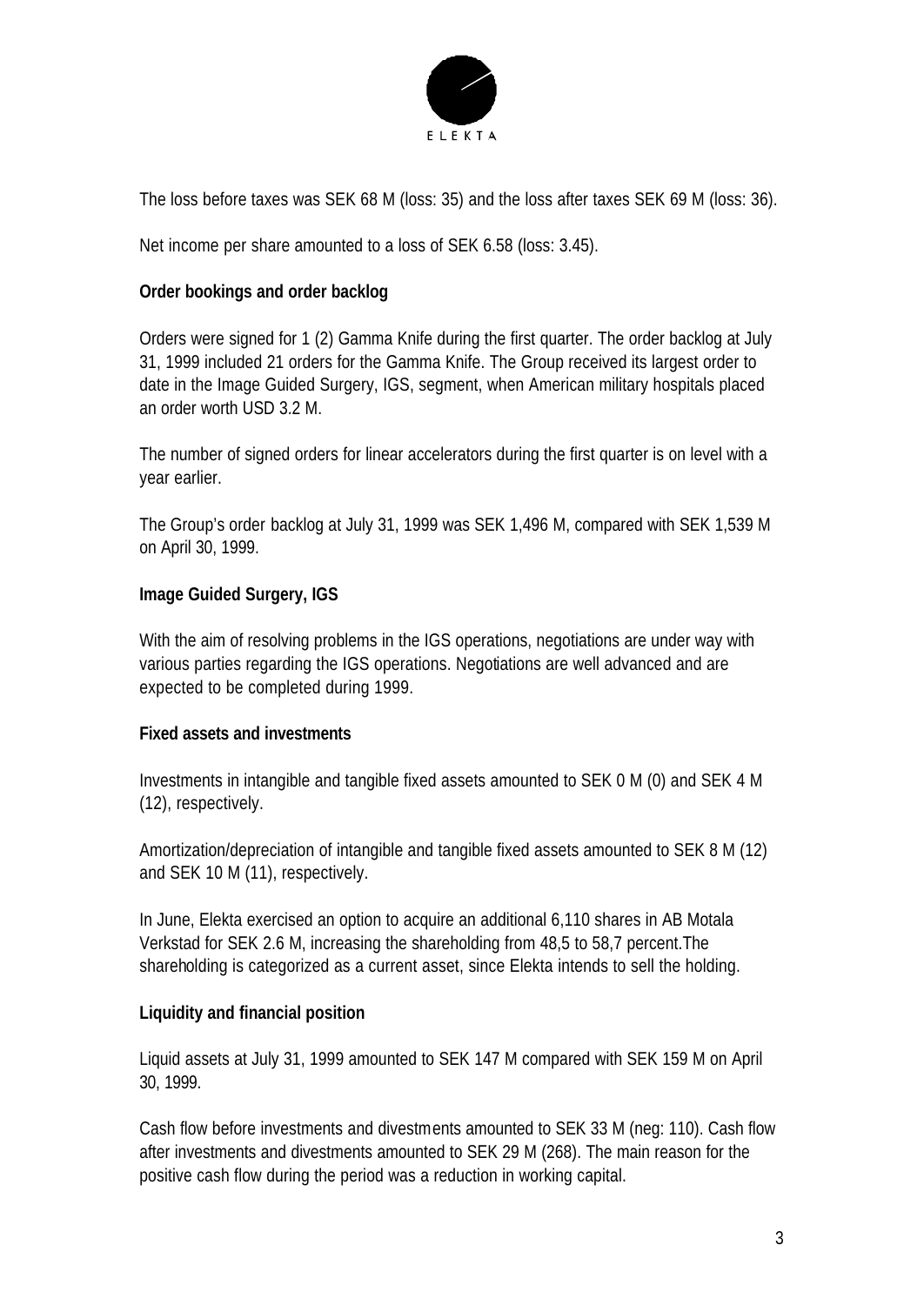

Net debt – interest-bearing liabilities less liquid assets – amounted to SEK 426 M at July 31, 1999, compared with SEK 442 M on April 30, 1999. The amount of SEK 426 M includes a convertible debenture loan in an amount of SEK 417 M. Liquid assets plus lines of credit granted but not utilized amounted to SEK 152 M at July 31, 1999, compared with SEK 160 M on April 30, 1999. A total of SEK 64 M (Apr. 30, 1999: 5) of the bank balances has been pledged to cover guarantees for customer advances received.

The net debt/equity ratio was a multiple of 1.84 on July 31, 1999, compared with 1.41 on April 30, 1999.

## **Capital structure and financing**

Elekta will shortly present a proposal aiming at strengthening the Group's capital structure. This porposal will be addressed at an extraordinary shareholders' meeting.

Elekta's operations are focused on capital intensive healthcare products with a strong focus on resarch and development. During the ongoing restructuring and consolidation of the medical technology industry, Elekta needs a strong capital base. The change in accounting principle from percentage-of-completion to recognition on delivery for the Gamma Knife operations lead to an immediate decrease of the Group's equity and thereby the equity/assets ratio.

With this as a background a strengthend equity/assets ratio and a good liquidity is needed.

# **Employees**

The average number of employees was 822 (867). The number of employees at the end of the period was 814, compared with 862 on April 30, 1999.

# **Parent Company**

The Parent Company's operations comprise Group management, joint Group functions and financial management. The Parent Company's loss after net financial items was SEK 31 M (profit: 1). The average number of employees was 14 (18).

## **Future prospects**

The effects of restructuring measures are becoming noticeable in the form of lower operating expenses, increased productivity and a positive cash flow. This trend of improvement is expected to continue and result in improved result during the 1999/2000 fiscal year. The restructuring of operations continues and is expected to result in satisfactory profitability within two years.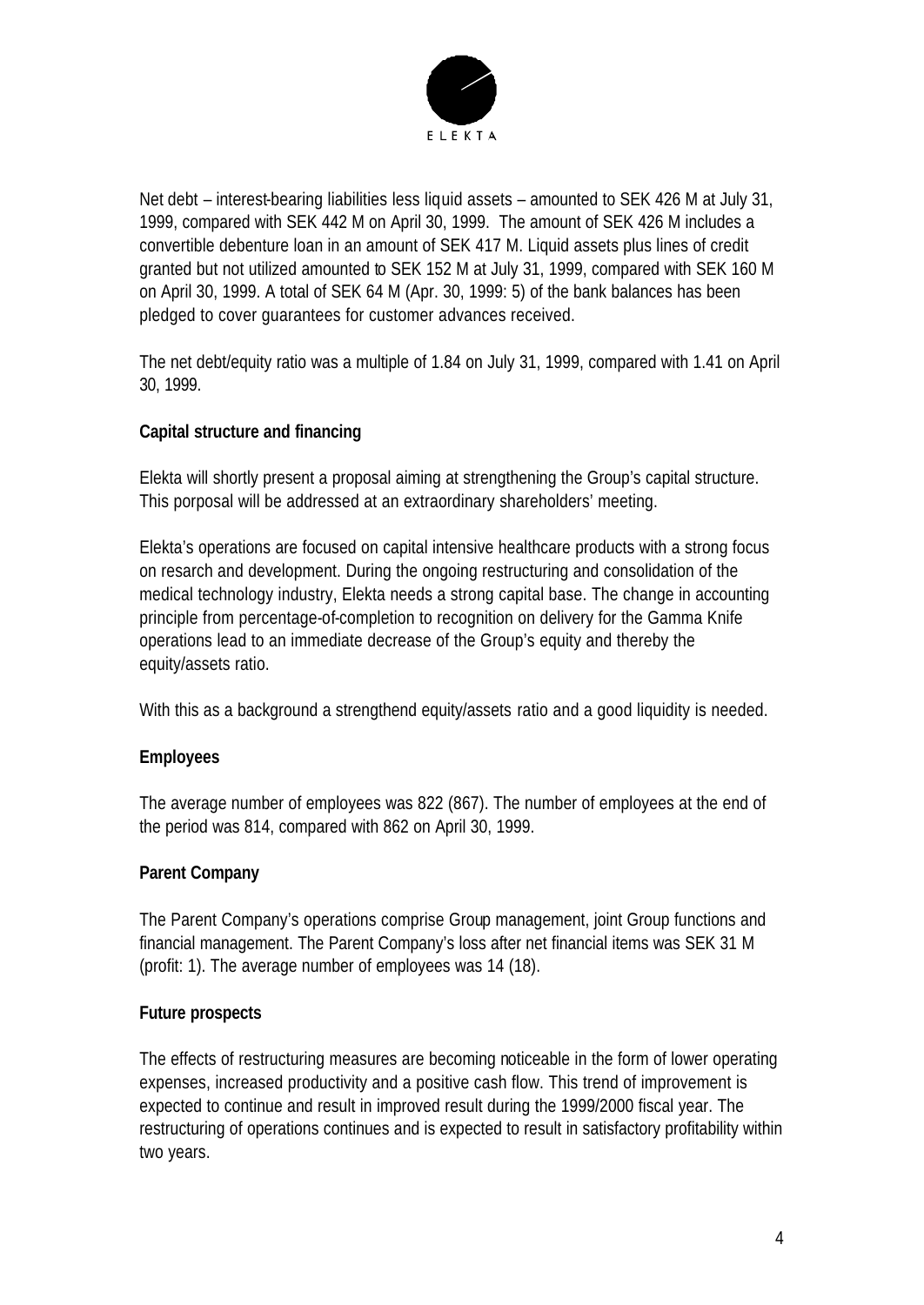

## **Financial information**

The six-month interim report will be published on December 14, 1999.

Stockholm September 22, 1999

ELEKTA AB (publ)

Laurent Leksell President

For further information, contact: Lars Jonsteg, Vice President Corporate Relations, Elekta AB (publ). +46 8 587 254 82

More information about Elekta is available at www.elekta.com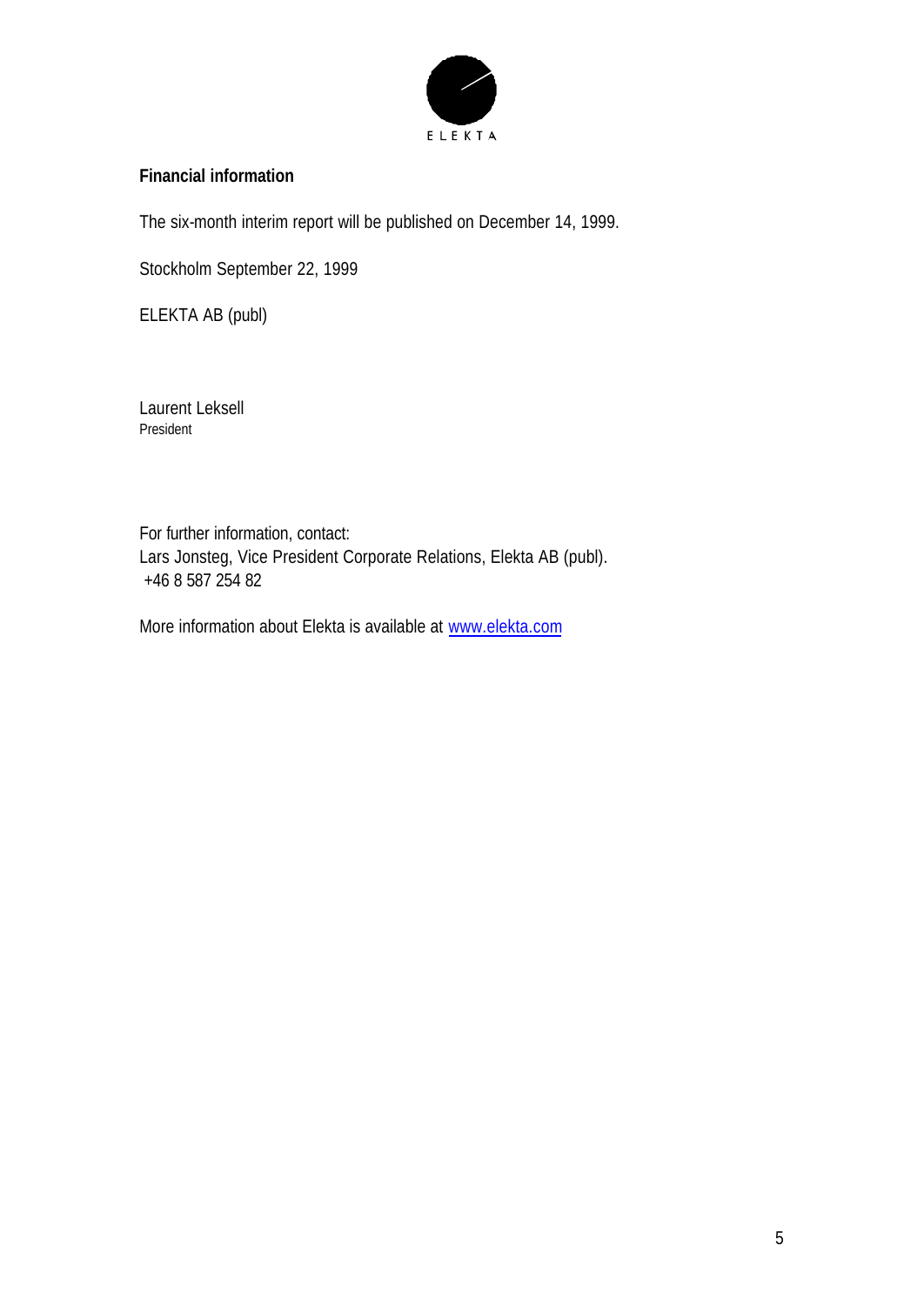

#### **INCOME STATEMENT**

| <b>SEK M</b>                                                                                                                              | May - Jul<br>1999                   | May - Jul<br>1998                    | Aug - Jul<br>1998/99                 | May - April<br>1998/99                      |
|-------------------------------------------------------------------------------------------------------------------------------------------|-------------------------------------|--------------------------------------|--------------------------------------|---------------------------------------------|
| Net revenues<br>Operating expenses<br>R&D expenses<br>Items affecting comparability                                                       | 345<br>$-369$<br>$-33$              | 421<br>$-446$<br>$-48$<br>54         | 1,711<br>$-1,780$<br>$-137$<br>$-40$ | 1,787<br>$-1,857$<br>$-152$<br>14           |
| <b>Operating loss</b>                                                                                                                     | - 57                                | - 19                                 | $-246$                               | -208                                        |
| Financial net                                                                                                                             | $-11$                               | $-16$                                | $-37$                                | -42                                         |
| Income before taxes                                                                                                                       | - 68                                | $-35$                                | $-283$                               | $-250$                                      |
| Taxes                                                                                                                                     | - 1                                 | - 1                                  | -6                                   | -6                                          |
| Net income                                                                                                                                | - 69                                | - 36                                 | $-289$                               | -256                                        |
| <b>CASH FLOW</b>                                                                                                                          |                                     |                                      |                                      |                                             |
| Operating cash flow<br>Change in working capital                                                                                          | $-53$<br>86                         | $-90$<br>$-20$                       | $-120$<br>140                        | $-157$<br>34                                |
| Kassaflöde före investeringar                                                                                                             | 33                                  | $-110$                               | 20                                   | $-123$                                      |
| Investments and disposals                                                                                                                 | -4                                  | 378                                  | $-22$                                | 360                                         |
| Cash flow after investments<br>and disposals                                                                                              | 29                                  | 268                                  | -2                                   | 237                                         |
| <b>BALANCE SHEET</b>                                                                                                                      |                                     |                                      |                                      |                                             |
| <b>SEK M</b>                                                                                                                              | 31 Jul<br>1999                      | 31 Jul<br>1998                       |                                      | 30 April<br>1999                            |
| Intangible fixed assets<br>Tangible fixed assets<br><b>Financial fixed assets</b><br>Inventories<br>Other current assets<br>Liquid assets | 453<br>81<br>9<br>290<br>759<br>147 | 521<br>98<br>23<br>307<br>995<br>139 |                                      | 465<br>88<br>15<br>265<br>879<br><u>159</u> |
| <b>Total assets</b>                                                                                                                       | 1,739                               | 2,083                                |                                      | 1,871                                       |
| Shareholders' equity<br>Provisions<br>Convertible debenture loan<br>Other interest-bearing liabilities<br>Interest-free liabilities       | 232<br>87<br>417<br>156<br>847      | 533<br>169<br>398<br>127<br>856      |                                      | 313<br>100<br>412<br>189<br>857             |
| Total shareholders' equity, provisions<br>and liabilities                                                                                 | 1,739                               | 2,083                                |                                      | 1,871                                       |

Due to changed accounting principles in the Gamma Knife operations historical data have been recalculated to get comparability